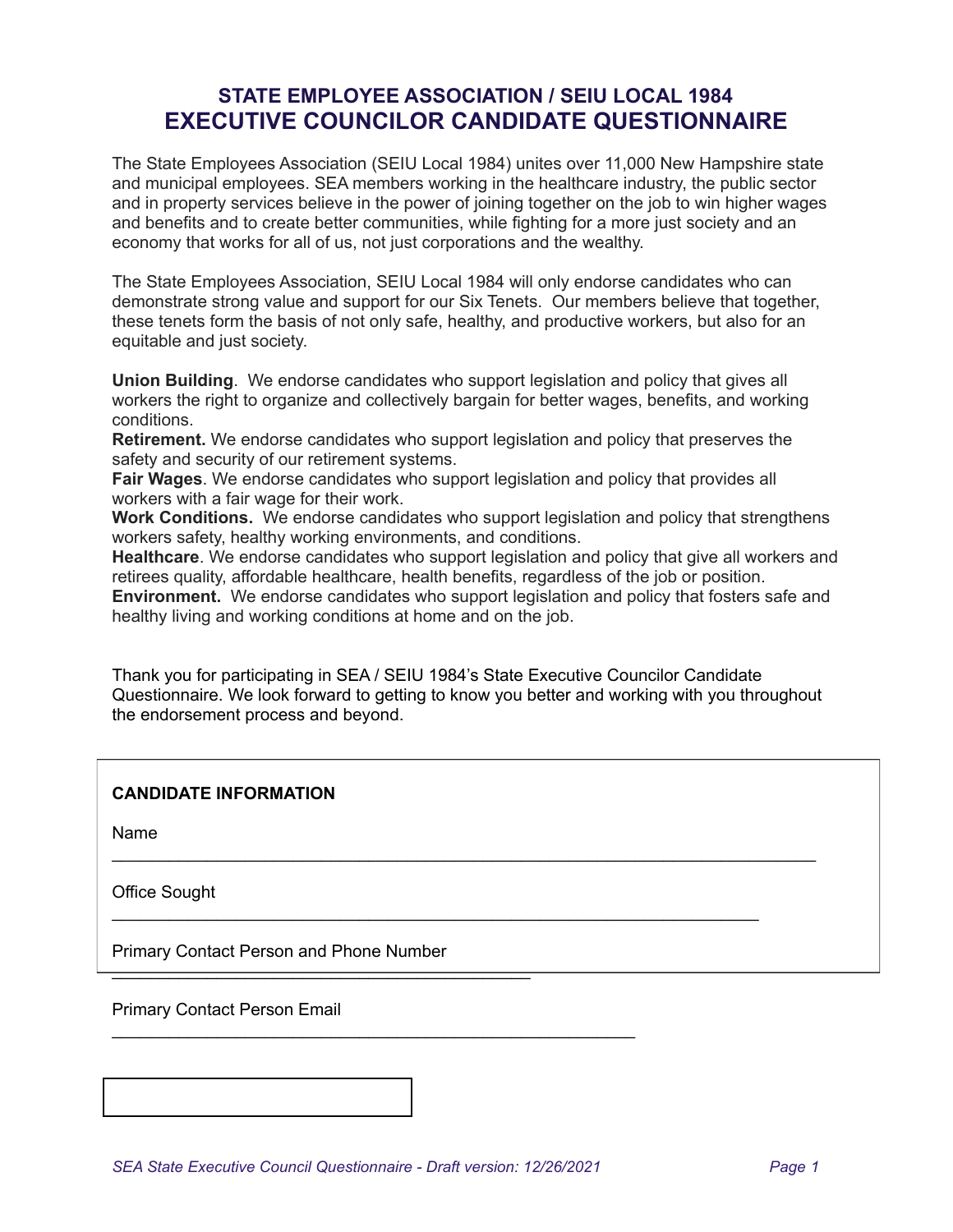## **SEA/ SEIU Local 1984**

207 N. Main Street Concord, NH 03301 ctiernan@seiu1984.org

# 2**021 CAMPAIGN PROFILE**

| <b>Campaign Staff</b>                                        |                   |
|--------------------------------------------------------------|-------------------|
|                                                              |                   |
|                                                              |                   |
| <b>Campaign Consultants</b>                                  |                   |
| Pollster                                                     |                   |
| Fundraiser                                                   |                   |
| Media                                                        |                   |
| <b>Direct Mail</b>                                           |                   |
| Digital                                                      |                   |
| <b>Anticipated Campaign Budget</b>                           |                   |
| <b>Total Amount of Anticipated Campaign</b>                  |                   |
| Expenditures<br>Total Amount Anticipated to be Raised        |                   |
| Total Amount Raised to Date                                  |                   |
| Other Information                                            |                   |
|                                                              | Other____________ |
| Top Three Issues:<br>1. $\qquad \qquad$                      |                   |
| $\begin{array}{c}\n3. \end{array}$                           |                   |
| Briefly explain why these three issues are important to you. |                   |
| 2. $\qquad \qquad$                                           |                   |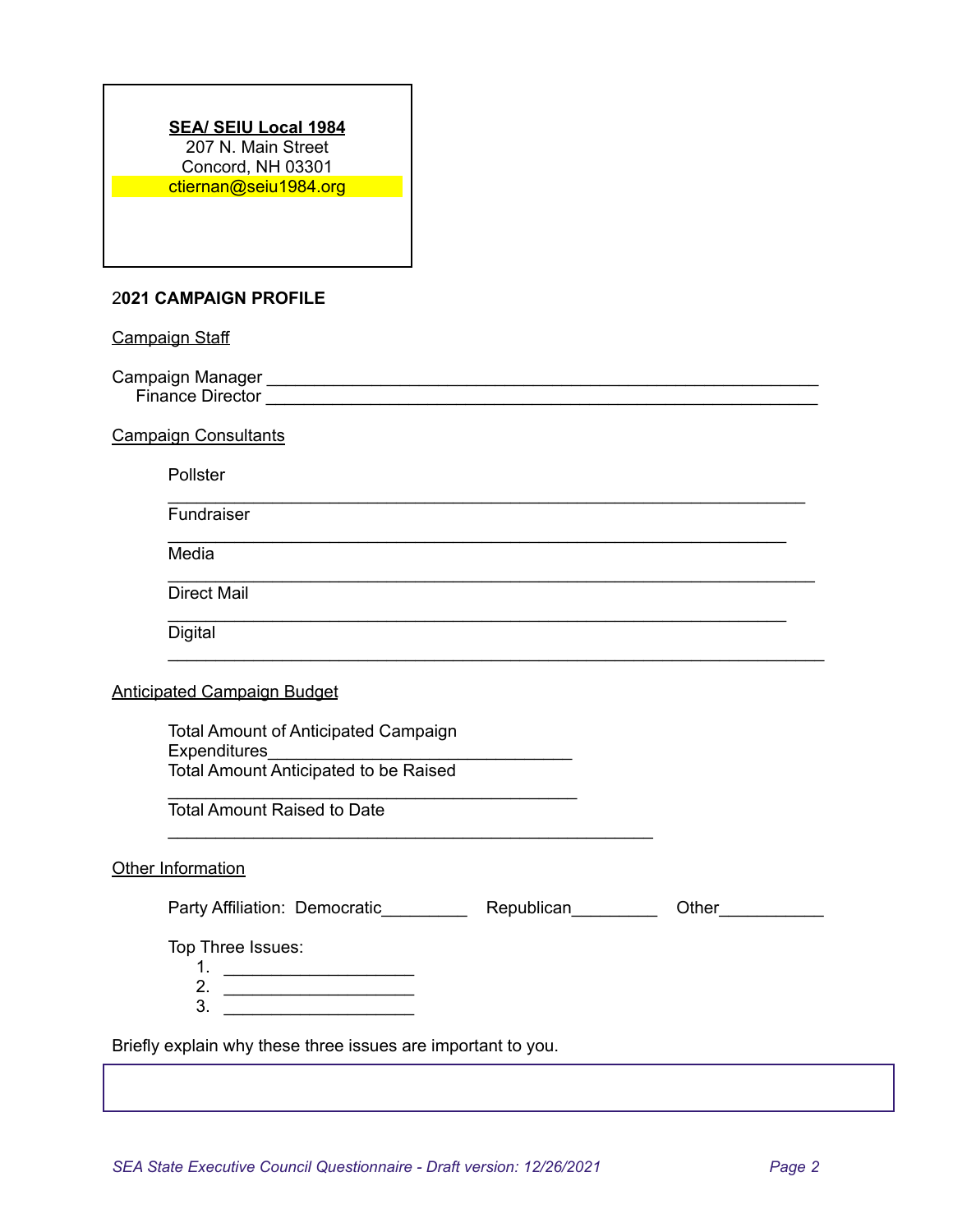## **Union Building**

The State Employees Association endorses candidates who support legislation and policy that gives all workers the right to organize and collectively bargain for better wages, benefits, and working conditions.

- 1. Will you support a budget that funds legislation and policy that strengthens workers rights and their ability to organize and collectively bargain? Yes/No
- 2. Will you support state contracts and fiscal policy that strengthens workers rights and their ability to organize and collectively bargain? Yes/No
- 3. Describe your experience with unions and/or collective bargaining.
- 4. Please provide a few examples of how you have supported, developed, or improved the ability of workers to organize and bargain collectively in the past.
- 5. Please provide a few examples of what you would like to accomplish as an executive councilor that would align with strengthening workers rights and their ability to bargain collectively in New Hampshire.
- 6. If elected, will you pledge to support state contracts and fiscal policies that use unionized workers and/or strengthen their right to organize and collectively bargain for better wages, benefits, and working conditions. Yes/No

## **Retirement**

The State Employees Association endorses candidates who support legislation and policy that preserves the safety and security of our retirement systems.

- 1. Will you support, and otherwise commit to support, providing appropriate cost of living increases to retired workers? Yes/No
- 2. Will you vote in support of contracts and expenditures that will strengthen and improve retirement benefits for New Hampshire Workers? Yes/No
- 3. Describe your experiences and/or knowledge of retirement systems.
- 4. Please provide a few examples of how you have supported, developed, or improved the ability of workers to retire with security and dignity in the past.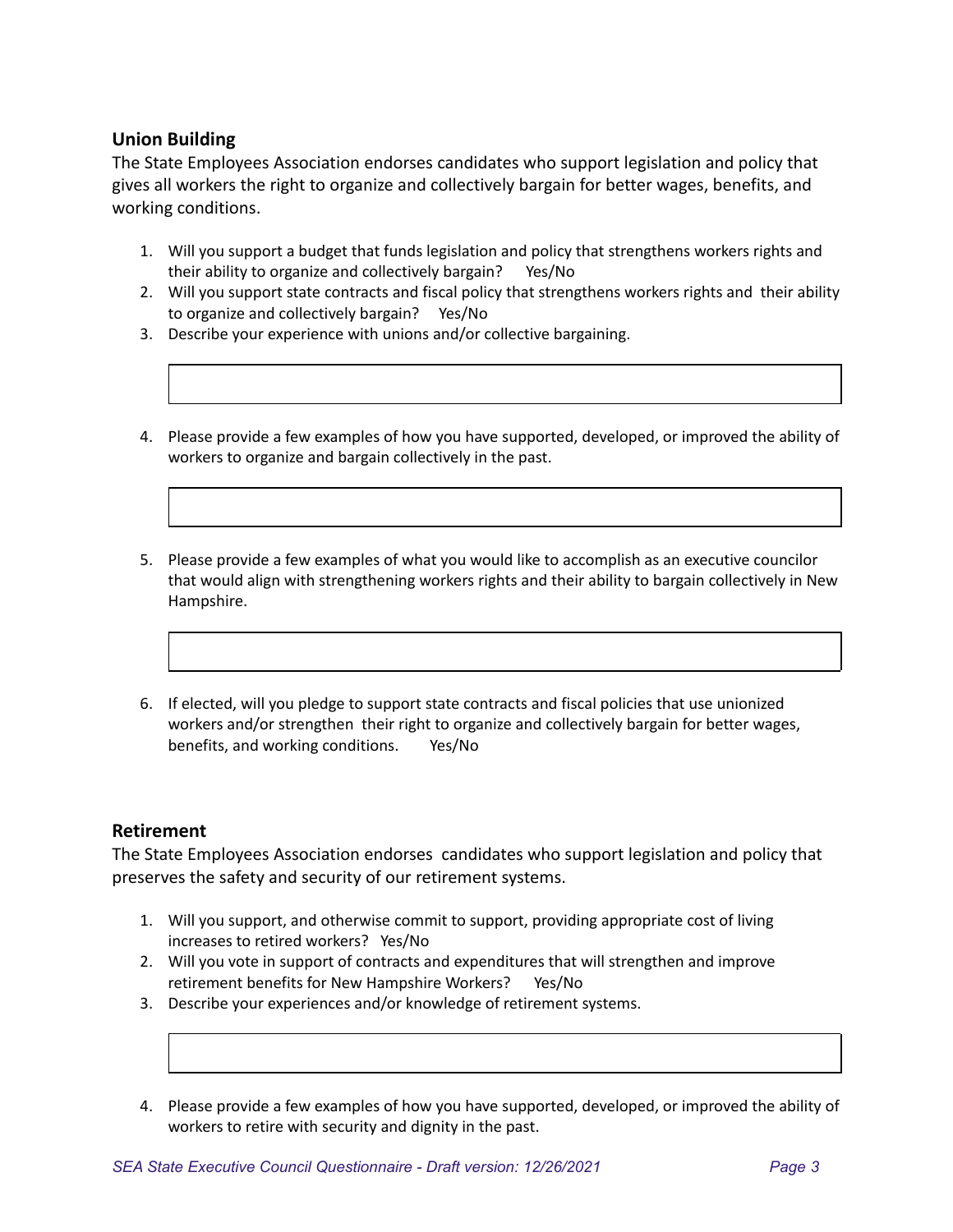- 5. Please provide a few examples of what you would like to accomplish as a councilor that would align with building a stronger retirement system for New Hampshire workers.
- 6. If elected, will you pledge to support legislation and policy that gives all workers the benefits and stability to be able to retire with financial security . Yes/No

## **Fair Wages**

The State Employees Association endorses candidates who support legislation and policy that provides all workers with a fair wage for their work.

- 1. Will you support, and otherwise commit to support, efforts by counties and municipalities to modify their procurement policies to include wage and benefits standards for service contracts? Yes/No
- 2. Will you vote in support of contracts and expenditures that will establish a fair minimum wage in New Hampshire? Yes/No
- 3. Describe your knowledge and understanding of how to establish fair and equitable wages.
- 4. Please provide a few examples of how you have supported, developed, or improved the equity and fairness of wages, including the minimum wage situation in New Hampshire, in the past.
- 5. Please provide a few examples of what you would like to accomplish as a councilor that would help establish fair and equitable wages for New Hampshire workers.
- 6. If elected, will you pledge to support contracts and policy that gives all workers a fair and equitable wage. Yes/No

#### **Work Conditions**

The State Employees Association endorses candidates who support legislation and policy that strengthens workers safety, healthy working environments, and conditions.

1. Will you support, and otherwise commit to support, efforts by state, county, and municipal workers to improve their working conditions? Yes/No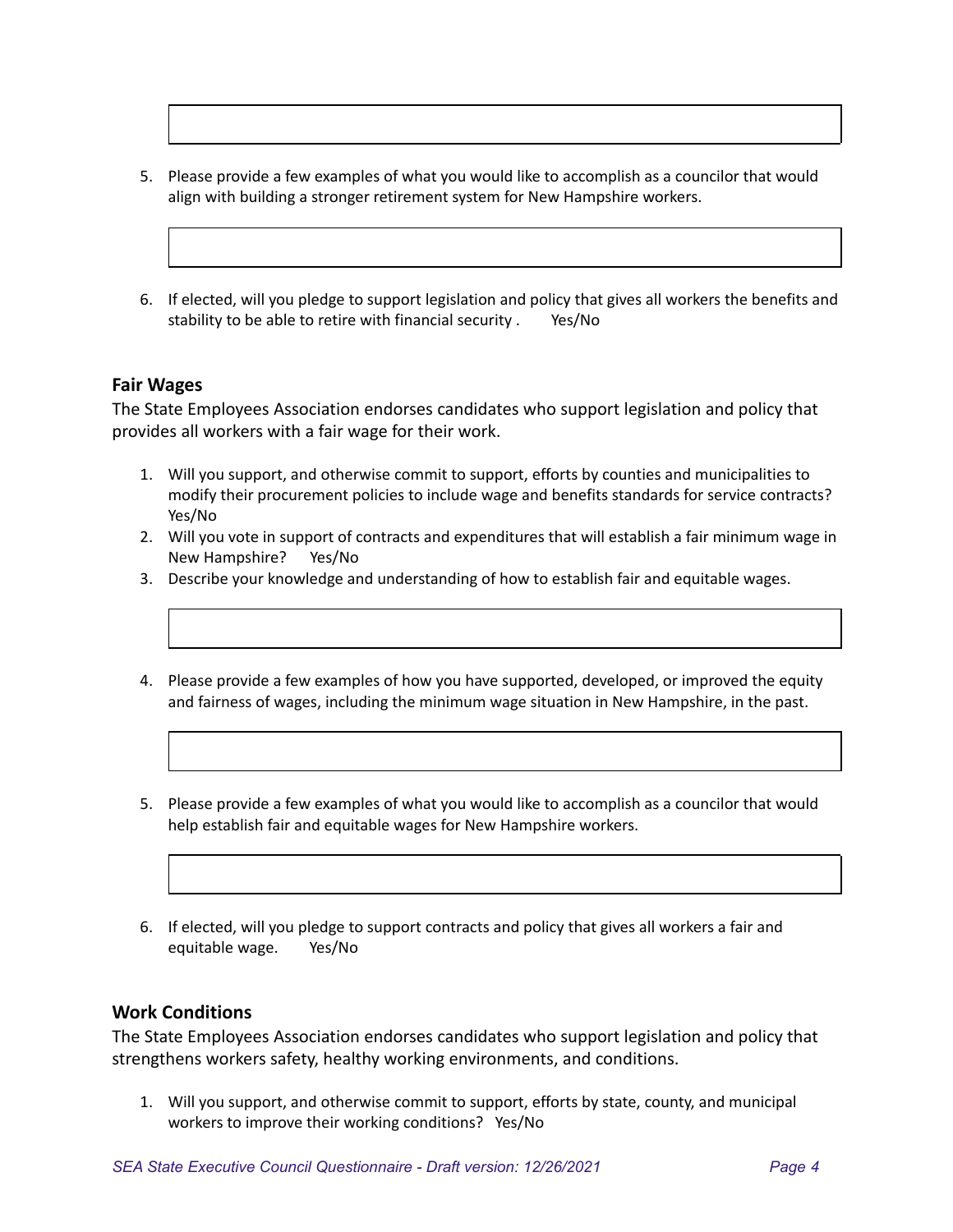- 2. Will you support, and otherwise commit to support, policy and expenditures that reduce racial disparities, wage inequities, bullying, harassment of any kind, and nepotism in the workplace? Yes/No
- 3. Will you support, and otherwise commit to support, policy and expenditures that protect the safety and health of our working environments? Yes/No
- 4. Will you vote in support of contracts and expenditures that will support workers safety, healthy working environments and conditions in New Hampshire? Yes/No
- 5. Describe your knowledge and understanding of how working conditions affect the workers.
- 6. Please provide a few examples of how you have supported, developed, or improved working conditions of New Hampshire workers in the past.
- 7. Please provide a few examples of what you would like to accomplish as a councilor that would help improve working conditions for New Hampshire workers.
- 8. If elected, will you pledge to support contracts and policy that provides all workers with safe and healthy working conditions and working environments. Yes/No

## **Healthcare**

The State Employees Association endorses candidates who support legislation, contracts and policy that give all workers and retirees quality, affordable healthcare, health benefits, regardless of the job or position.

- 1. Will you support, and otherwise commit to support, policy and expenditures that establish permanent paid sick time and paid family leave for all New Hampshire workers? Yes/No
- 2. Will you vote in support of contracts and expenditures that will establish affordable and high quality healthcare for all New Hampshire workers? Yes/No
- 3. Describe your knowledge and understanding of the strengths and weaknesses of our current healthcare system.
- 4. Please provide a few examples of how you have supported, developed, or improved the quality and affordability of healthcare and health benefits in the past.